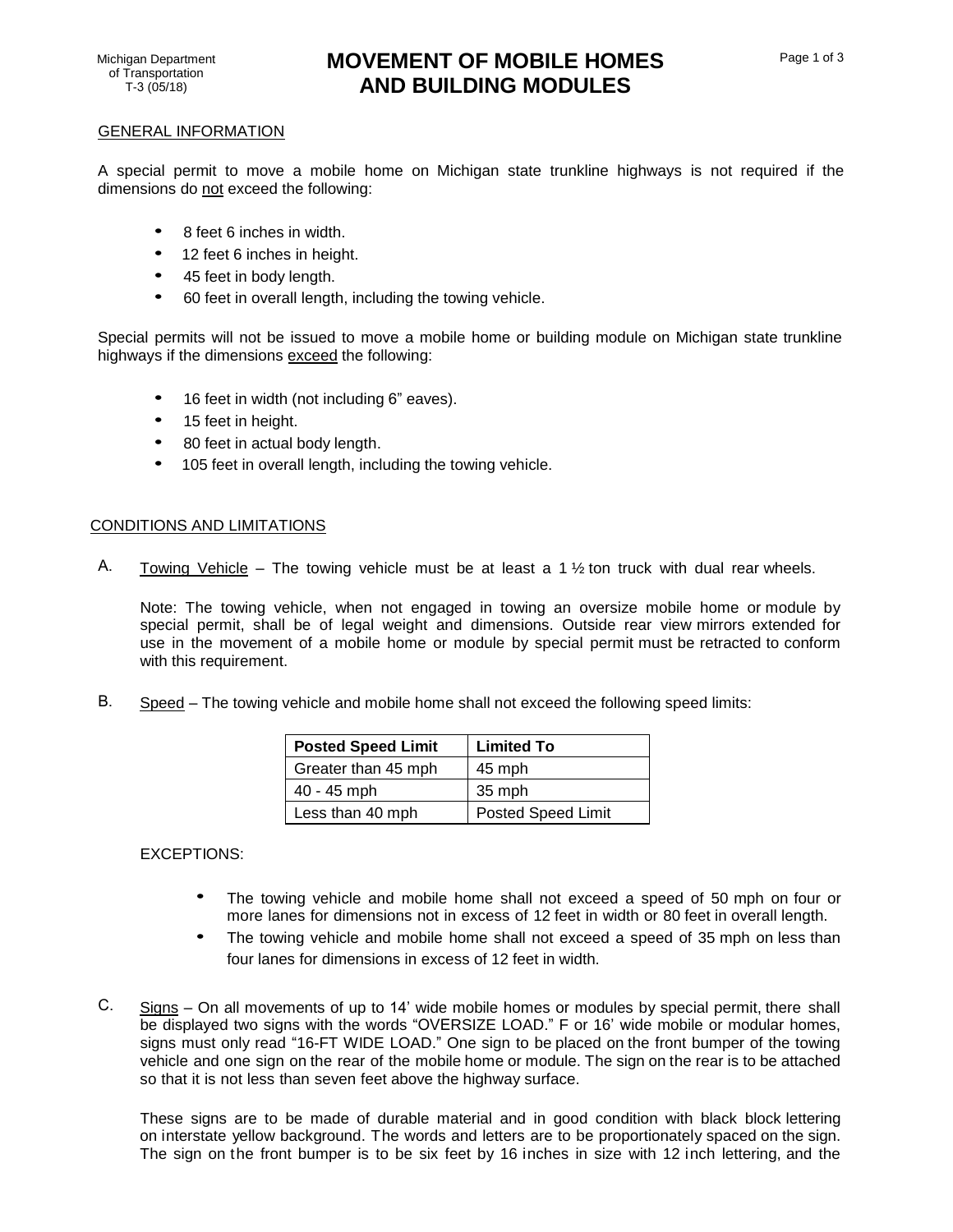sign on the rear of the mobile home or module is to be eight feet by 18 inches in size with 16 inch lettering.

- D. Flags The movement of an oversize mobile home requires the display of six clean, plain red flags at least 18 inches square. One flag shall be displayed on each end of the front bumper of the towing vehicle and shall be supported on a short staff at an angle so as to wave freely. One flag shall be displayed on each corner of the mobile home or building module, placed so as to be clearly seen by approaching traffic.
- E. Lights The towing vehicle shall operate with headlights turned on low beam while actually engaged in towing an oversize mobile home or module under special permit upon state highways. Units exceeding 12 feet in width or 80 feet in overall combination length shall be equipped with at least two flashing or rotating amber lights on the rear of the mobile home or module, and one flashing or rotating amber light on top of the towing vehicle. All flashing or rotating amber lights shall be visible for a distance of 500 feet.
- F. Turning Signals and Stop Lights There shall be two tail lights, two turn signals, and two brake lights in operating condition on all movements by special permit.
- G. Escorts For all movements exceeding 12 feet in width and not more than 14 feet in width, a rear escort vehicle will be required. For all movements exceeding 14 feet in width, front and rear escort vehicles will be required with radio communication between the escort vehicles and the towing vehicle. When movements exceed 12 feet in width and 14' 6" in height, front and rear escort vehicles will be required; the front escort to be equipped with a fixed measuring device set at a height to assure clearance of the load. When movement exceeds 100 feet in length, a front and rear escort will be needed; load cannot be in excess of 105 feet in overall length. An escort vehicle must be a passenger vehicle or pickup truck with at least one flashing or rotating amber light on top of the cab. There will be displayed on the roof of the escort vehicle, one "OVERSIZE LOAD" sign five feet long by 12 inches high with eight inch black letters on yellow background. If the escort vehicle is a pickup truck, the sign may be mounted in the bed of the truck as long as the bottom of the sign is higher than the roof.
- H. Types of Permits

Single Trip Permits – May be issued for the movement of mobile homes or modules if the dimensions do not exceed 16 feet in width (not including eaves), 15 feet in height, 80 feet in actual body length and 105 feet in overall combination length. A single trip permit may be issued for a five day period if so requested. A single permit is valid for one trip only but may be issued to include a return move.

Extended Permits – May be issued to dealers, manufacturers and commercial transporters and not to exceed 12 feet in width, 14 feet in height, 80 feet in actual body length, and 95 feet in overall combination length.

I. Operating Limitations – Permits are issued for daylight hours only, Monday through Friday. Under no conditions will a permit be issued for a movement to take place from 12:00 noon on the day before and continuing until 12 noon of the first day after the holidays here listed:

| New Year's Day | Memorial Day     | Independence Day |
|----------------|------------------|------------------|
| Labor Day      | Thanksgiving Day | Christmas Day    |

When the holiday occurs on a Friday or Monday, permits will not be valid for the period beginning the noon before the three-day weekend and ending the noon of the first day after the three-day weekend.